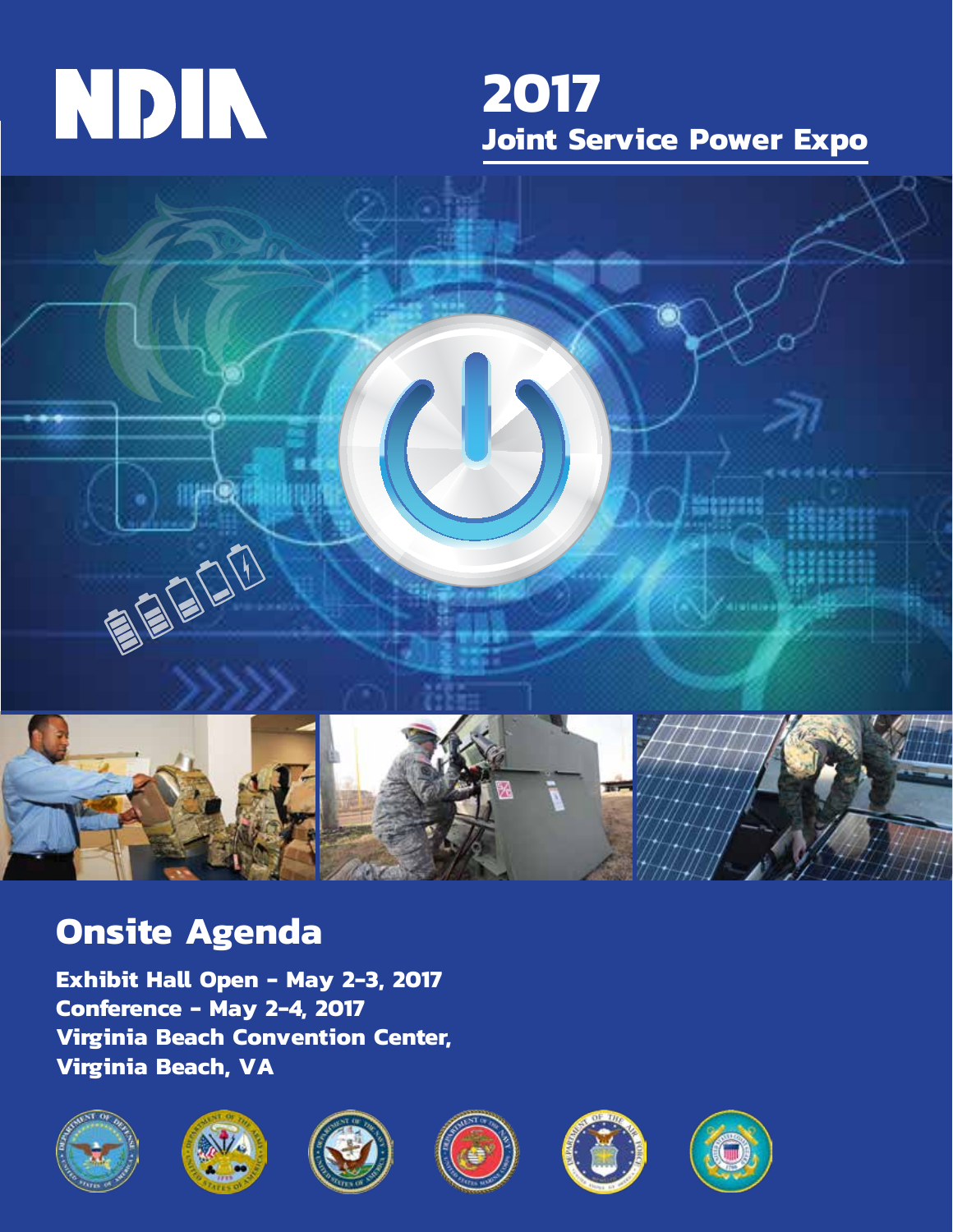$\overline{r}$ 

| 0900-1600<br>Exhibitor Move-in & Exhibitor Registration<br>0900-1600<br>Conference Attendee Registration Check-in<br><u>Tuesday, May 02</u><br>0800-1700<br>Conference Attendee & Exhibitor Registration (continues)<br><b>CONTINENTAL BREAKFAST - BALLROOM FOYER</b><br>0800-0900<br>0900-0915<br>Opening Ceremony and Welcome Remarks - Ballroom 3<br>0915-1000<br>Keynote Address #1 - COL Wayne A. Barker, USA, Program Manager Soldier Warrior<br><b>COFFEE BREAK IN EXHIBIT HALL</b><br>1000-1030<br>1030-1115<br>Keynote Address #2 -DoD Approaches for Future Battery Technologies:<br>Mr. Sam Stuart Chief Engineer Naval Surface Warfare Center Crane Division (19510)<br>1115-1200<br>Keynote Address #3 Overview of Marine Corps Systems Commands Efforts in Power and Energy:<br>Mr. James Smith Product Manager, Expeditionary Power Systems (19486)<br>1200-1300<br>Lunch with Speaker: NAATBatt International-James J. Greenberger, Executive Director<br><b>Session 1:</b><br><b>Session 2:</b><br><b>Session 3:</b><br><b>Batteries Testing - Quality</b><br><b>Fuel Cells</b><br><b>Applications</b><br>- Safety<br><b>Session Chairs</b><br>Mr. Mike Brundage,<br>Dr. Tom Adams, NSWC<br>Mr. Shailesh Shah,<br><b>USARMY RDECOM CERDEC</b><br>Crane Code JXMR<br>U.S. Army RDECOM CERDEC<br>1300-1330<br>19298 Analysis of<br>19183 Lithium Ion Micro<br>Released Gases from<br>Particle Fuel Cells for Both<br>Large Cylindrical Li-ion<br>High<br><b>Cells During Thermal</b><br>Power and High Energy:<br>Dr. William Nunnally,<br>Runaway:<br>Mr. Martin Gillijam,<br><b>Applied Physical</b><br>Norwegian Defence<br>Electronics, LV<br><b>Research Establishment</b><br>(FFI)<br>1330-1400<br>19301 Lithium Ion Battery<br>19441 U.S. Naval Academy<br>19286 Deployable Hydrogen<br>Off-Gas Sensor for<br>Fuel Supply for Clean and<br>"Waste to Watts" (W2W)<br>Quiet Power:<br>Battery Health and Safety<br>Prototype Electrical Plant<br>Monitoring:<br>- A Small Footprint, Shore<br>Mr. Stephn Szymanski,<br>and Expeditionary Food<br><b>Proton OnSite</b><br>Mr. Nick Frank, Nexceris<br>Waste Stream to Electricity<br>Production: Capability:<br>Mr. Samuel Morthland,<br>Mayvin<br>1400-1430<br>19351 Lithium-ion Battery<br>19323 Advanced Hydrogen<br>& BMS Design -<br>Fuel Cell Systems for<br><b>Considerations for Safe</b><br><b>Unmanned Aerial Vehicle</b><br>Propulsion and Power:<br>Design:<br>Dr. James Sisco, Protonex<br>Mr. Tom Hoeger, Spectrum<br>Technology Group<br><b>Technology Corporation</b><br><b>COFFEE BREAK IN EXHIBIT HALL</b><br>1430-1500 | <b>Monday, May 01</b> |  |  |  |  |  |
|---------------------------------------------------------------------------------------------------------------------------------------------------------------------------------------------------------------------------------------------------------------------------------------------------------------------------------------------------------------------------------------------------------------------------------------------------------------------------------------------------------------------------------------------------------------------------------------------------------------------------------------------------------------------------------------------------------------------------------------------------------------------------------------------------------------------------------------------------------------------------------------------------------------------------------------------------------------------------------------------------------------------------------------------------------------------------------------------------------------------------------------------------------------------------------------------------------------------------------------------------------------------------------------------------------------------------------------------------------------------------------------------------------------------------------------------------------------------------------------------------------------------------------------------------------------------------------------------------------------------------------------------------------------------------------------------------------------------------------------------------------------------------------------------------------------------------------------------------------------------------------------------------------------------------------------------------------------------------------------------------------------------------------------------------------------------------------------------------------------------------------------------------------------------------------------------------------------------------------------------------------------------------------------------------------------------------------------------------------------------------------------------------------------------------------------------------------------------------------------------------------------------------------------------------------------------------------------------------------------|-----------------------|--|--|--|--|--|
|                                                                                                                                                                                                                                                                                                                                                                                                                                                                                                                                                                                                                                                                                                                                                                                                                                                                                                                                                                                                                                                                                                                                                                                                                                                                                                                                                                                                                                                                                                                                                                                                                                                                                                                                                                                                                                                                                                                                                                                                                                                                                                                                                                                                                                                                                                                                                                                                                                                                                                                                                                                                               |                       |  |  |  |  |  |
|                                                                                                                                                                                                                                                                                                                                                                                                                                                                                                                                                                                                                                                                                                                                                                                                                                                                                                                                                                                                                                                                                                                                                                                                                                                                                                                                                                                                                                                                                                                                                                                                                                                                                                                                                                                                                                                                                                                                                                                                                                                                                                                                                                                                                                                                                                                                                                                                                                                                                                                                                                                                               |                       |  |  |  |  |  |
|                                                                                                                                                                                                                                                                                                                                                                                                                                                                                                                                                                                                                                                                                                                                                                                                                                                                                                                                                                                                                                                                                                                                                                                                                                                                                                                                                                                                                                                                                                                                                                                                                                                                                                                                                                                                                                                                                                                                                                                                                                                                                                                                                                                                                                                                                                                                                                                                                                                                                                                                                                                                               |                       |  |  |  |  |  |
|                                                                                                                                                                                                                                                                                                                                                                                                                                                                                                                                                                                                                                                                                                                                                                                                                                                                                                                                                                                                                                                                                                                                                                                                                                                                                                                                                                                                                                                                                                                                                                                                                                                                                                                                                                                                                                                                                                                                                                                                                                                                                                                                                                                                                                                                                                                                                                                                                                                                                                                                                                                                               |                       |  |  |  |  |  |
|                                                                                                                                                                                                                                                                                                                                                                                                                                                                                                                                                                                                                                                                                                                                                                                                                                                                                                                                                                                                                                                                                                                                                                                                                                                                                                                                                                                                                                                                                                                                                                                                                                                                                                                                                                                                                                                                                                                                                                                                                                                                                                                                                                                                                                                                                                                                                                                                                                                                                                                                                                                                               |                       |  |  |  |  |  |
|                                                                                                                                                                                                                                                                                                                                                                                                                                                                                                                                                                                                                                                                                                                                                                                                                                                                                                                                                                                                                                                                                                                                                                                                                                                                                                                                                                                                                                                                                                                                                                                                                                                                                                                                                                                                                                                                                                                                                                                                                                                                                                                                                                                                                                                                                                                                                                                                                                                                                                                                                                                                               |                       |  |  |  |  |  |
|                                                                                                                                                                                                                                                                                                                                                                                                                                                                                                                                                                                                                                                                                                                                                                                                                                                                                                                                                                                                                                                                                                                                                                                                                                                                                                                                                                                                                                                                                                                                                                                                                                                                                                                                                                                                                                                                                                                                                                                                                                                                                                                                                                                                                                                                                                                                                                                                                                                                                                                                                                                                               |                       |  |  |  |  |  |
|                                                                                                                                                                                                                                                                                                                                                                                                                                                                                                                                                                                                                                                                                                                                                                                                                                                                                                                                                                                                                                                                                                                                                                                                                                                                                                                                                                                                                                                                                                                                                                                                                                                                                                                                                                                                                                                                                                                                                                                                                                                                                                                                                                                                                                                                                                                                                                                                                                                                                                                                                                                                               |                       |  |  |  |  |  |
|                                                                                                                                                                                                                                                                                                                                                                                                                                                                                                                                                                                                                                                                                                                                                                                                                                                                                                                                                                                                                                                                                                                                                                                                                                                                                                                                                                                                                                                                                                                                                                                                                                                                                                                                                                                                                                                                                                                                                                                                                                                                                                                                                                                                                                                                                                                                                                                                                                                                                                                                                                                                               |                       |  |  |  |  |  |
|                                                                                                                                                                                                                                                                                                                                                                                                                                                                                                                                                                                                                                                                                                                                                                                                                                                                                                                                                                                                                                                                                                                                                                                                                                                                                                                                                                                                                                                                                                                                                                                                                                                                                                                                                                                                                                                                                                                                                                                                                                                                                                                                                                                                                                                                                                                                                                                                                                                                                                                                                                                                               |                       |  |  |  |  |  |
|                                                                                                                                                                                                                                                                                                                                                                                                                                                                                                                                                                                                                                                                                                                                                                                                                                                                                                                                                                                                                                                                                                                                                                                                                                                                                                                                                                                                                                                                                                                                                                                                                                                                                                                                                                                                                                                                                                                                                                                                                                                                                                                                                                                                                                                                                                                                                                                                                                                                                                                                                                                                               |                       |  |  |  |  |  |
|                                                                                                                                                                                                                                                                                                                                                                                                                                                                                                                                                                                                                                                                                                                                                                                                                                                                                                                                                                                                                                                                                                                                                                                                                                                                                                                                                                                                                                                                                                                                                                                                                                                                                                                                                                                                                                                                                                                                                                                                                                                                                                                                                                                                                                                                                                                                                                                                                                                                                                                                                                                                               |                       |  |  |  |  |  |
|                                                                                                                                                                                                                                                                                                                                                                                                                                                                                                                                                                                                                                                                                                                                                                                                                                                                                                                                                                                                                                                                                                                                                                                                                                                                                                                                                                                                                                                                                                                                                                                                                                                                                                                                                                                                                                                                                                                                                                                                                                                                                                                                                                                                                                                                                                                                                                                                                                                                                                                                                                                                               |                       |  |  |  |  |  |
|                                                                                                                                                                                                                                                                                                                                                                                                                                                                                                                                                                                                                                                                                                                                                                                                                                                                                                                                                                                                                                                                                                                                                                                                                                                                                                                                                                                                                                                                                                                                                                                                                                                                                                                                                                                                                                                                                                                                                                                                                                                                                                                                                                                                                                                                                                                                                                                                                                                                                                                                                                                                               |                       |  |  |  |  |  |
|                                                                                                                                                                                                                                                                                                                                                                                                                                                                                                                                                                                                                                                                                                                                                                                                                                                                                                                                                                                                                                                                                                                                                                                                                                                                                                                                                                                                                                                                                                                                                                                                                                                                                                                                                                                                                                                                                                                                                                                                                                                                                                                                                                                                                                                                                                                                                                                                                                                                                                                                                                                                               |                       |  |  |  |  |  |
|                                                                                                                                                                                                                                                                                                                                                                                                                                                                                                                                                                                                                                                                                                                                                                                                                                                                                                                                                                                                                                                                                                                                                                                                                                                                                                                                                                                                                                                                                                                                                                                                                                                                                                                                                                                                                                                                                                                                                                                                                                                                                                                                                                                                                                                                                                                                                                                                                                                                                                                                                                                                               |                       |  |  |  |  |  |
|                                                                                                                                                                                                                                                                                                                                                                                                                                                                                                                                                                                                                                                                                                                                                                                                                                                                                                                                                                                                                                                                                                                                                                                                                                                                                                                                                                                                                                                                                                                                                                                                                                                                                                                                                                                                                                                                                                                                                                                                                                                                                                                                                                                                                                                                                                                                                                                                                                                                                                                                                                                                               |                       |  |  |  |  |  |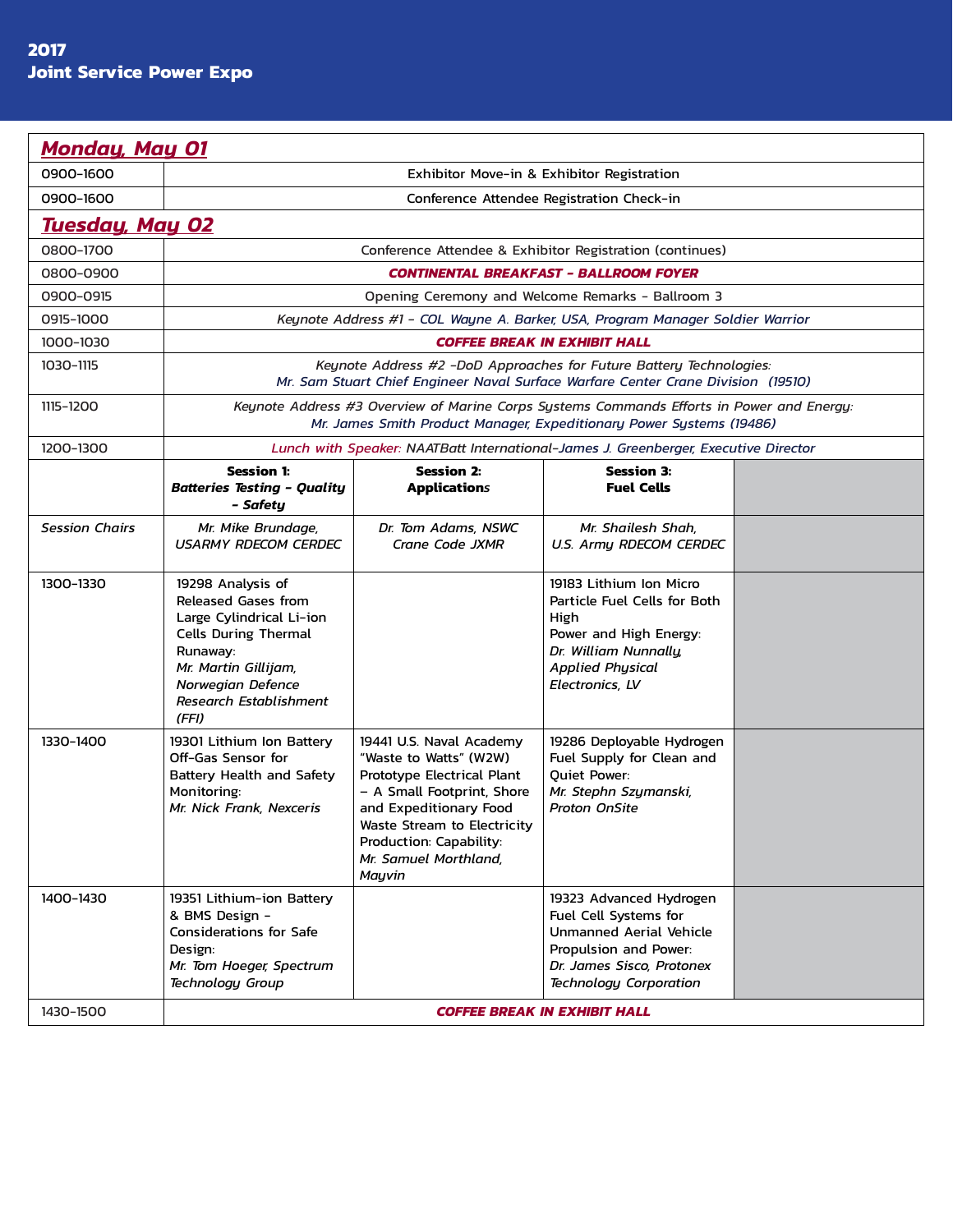| <b>TUESDAY, MAY 02 (CONTINUED)</b> |                                                                                                                                                                                                                                          |                                                                                                                                                                                                   |                                                                                                                                                                      |  |  |
|------------------------------------|------------------------------------------------------------------------------------------------------------------------------------------------------------------------------------------------------------------------------------------|---------------------------------------------------------------------------------------------------------------------------------------------------------------------------------------------------|----------------------------------------------------------------------------------------------------------------------------------------------------------------------|--|--|
|                                    | <b>Session 4:</b><br><b>Batteries Testing - Quality</b><br>- Safety                                                                                                                                                                      | <b>Session 5:</b><br><b>Applications</b>                                                                                                                                                          | <b>Session 6:</b><br><b>Fuel Cells</b>                                                                                                                               |  |  |
| <b>Session Chairs</b>              | Mr. Mike Brundage,<br><b>USARMY RDECOM CERDEC</b>                                                                                                                                                                                        | Mr. Chris Hacker, NSWC<br>Crane Code JXMT                                                                                                                                                         | Mr. Shailesh Shah,<br><b>U.S. Army RDECOM CERDEC</b>                                                                                                                 |  |  |
| 1500-1530                          | 19383 Impact Resistant<br><b>Battery Electrolytes:</b><br>Dr. Gabriel Veith, Oak<br><b>Ridge National Laboratory</b>                                                                                                                     | 19509 SiC Based Power<br>Conversion/Conditioning<br>System for an Air- borne<br>DEW System:<br><b>CAPT Dennis Mahoney, USN</b><br>(Ret.), RCT Systems                                             | 19325 High Performance,<br>Air-Independent Fuel<br>Cell Power System for<br><b>Undersea Platforms:</b><br>Dr. James Sisco, Protonex<br><b>Technology Corporation</b> |  |  |
| 1530-1600                          | 19491 Safety Aspects of<br>Hydrogen / Oxygen Fuel<br><b>Cells for Autonomous</b><br><b>Under Water Vehicles:</b><br>Dr. Carsten Cremers.<br><b>Fraunhofer Institute for</b><br>Chemical Technology ICT                                   | 19514 Power System Test<br>Bed for Ground Vehicles:<br>Mr. Thomas Byrd, Lockheed<br><b>Martin MFC</b>                                                                                             | 19690 Ardica Alane -<br>Aluminum Hydride Fuel for<br>Wearable Power, UUV, and<br><b>UAV Applications:</b><br>Mr. Daniel Braithwaite.<br><b>Ardica Technologies</b>   |  |  |
| 1600-1630                          | 19507 Lithium Battery<br>Safety Requirements for<br><b>U.S. Naval Applications:</b><br>Ms. Julie Simmons, NSWC                                                                                                                           | 19405 Innovation and Rapid<br>Prototyping to Extend<br>Silent Watch Capability for<br><b>Expeditionary and Special</b><br><b>Operations Vehicles:</b><br>Mr. John Fassino, NSWC<br>Crane          | 19338 In-Field Fuel<br><b>Consumption Reduction</b><br>with Solar, Battery, Fuel Cell<br>Hybrid Power System:<br>Mr. Matt Otis, Protonex                             |  |  |
|                                    |                                                                                                                                                                                                                                          | Please Joint the Government Panel in Ballroom 3 to begin at 1645                                                                                                                                  |                                                                                                                                                                      |  |  |
| 1630-1745                          | Government Panel: How To Do Business with the Government<br>Mr. Michael Brundage, U.S. Army RDECOM CERDEC CP&ID Mr. Matt Hutchens, DLA HQ J34 R&D Mr. Nathan S<br>Whipple, USAF AFMC AFNWC/NIBE; Mr. Keith DeVries, U.S. Navy NSWC Crane |                                                                                                                                                                                                   |                                                                                                                                                                      |  |  |
| 1745 - 1915                        | <b>NETWORKING RECEPTION IN EXHIBIT HALL</b>                                                                                                                                                                                              |                                                                                                                                                                                                   |                                                                                                                                                                      |  |  |
| <u>Wednesday, May 3</u>            |                                                                                                                                                                                                                                          |                                                                                                                                                                                                   |                                                                                                                                                                      |  |  |
| 0700-0800                          |                                                                                                                                                                                                                                          |                                                                                                                                                                                                   | <b>CONTINENTAL BREAKFAST - BALLROOM FOYER</b>                                                                                                                        |  |  |
|                                    | <b>Session 7:</b><br><b>Batteries Applications</b>                                                                                                                                                                                       | <b>Session 8:</b><br><b>Applications</b>                                                                                                                                                          | <b>Session 9:</b><br><b>Fuel Cells</b>                                                                                                                               |  |  |
| Session Chairs                     | Mr. Tom Byrd<br><b>Lockheed Martin MFC</b>                                                                                                                                                                                               | Dr. Ashley Ruth,<br><b>U.S. Army RDECOM CERDEC</b>                                                                                                                                                | Mr. Pedro Passapera,<br><b>U.S. Army RDECOM CERDEC</b>                                                                                                               |  |  |
| 0800-0830                          | 19361 Applying Modular<br>Scalable UPS Technology to<br>Tactical Field Applications:<br>Mr. Paul Madden,<br>Energy Technologies, Inc.                                                                                                    | 19505 Advanced Ballistic<br>Technology Integrated<br>into the Con-formal<br>Wearable Battery: Providing<br>Protection and Power in a<br>Single System:<br>Mr. Jeff Helm,<br><b>Inventus Power</b> | 18353 Single Soldier Porta-<br>ble, JP-8/JP-5/ DF2 Fueled<br>1 kWe<br><b>SOFC Power Generator:</b><br>Mr. Subir Roychoudhury,<br>Precision Combustion, Inc.          |  |  |
| 0830-0900                          | 19381 CAM-7®/LTO Lithium-<br>Ion Cells for Logistically<br>Robust,<br>Damage-Tolerant Batteries:<br>Dr. David Ofer, CAMX Power                                                                                                           | 19483 USMC Update of:<br>(1) Mobile Electric Hybrid<br>Power Sources (MEHPS), (2)<br>Renewable Energy<br>and (3) Battery Efforts:<br>Ms. Jennifer Gibson, USMC,<br><b>MCSC</b>                    | 19360 Facilitating a<br>Hydrogen Fuel Cell<br>Infrastructure in Support of<br>Tactical Micro Grids®:<br>Mr. Paul Madden, PE,<br>Energy Technologies, Inc.            |  |  |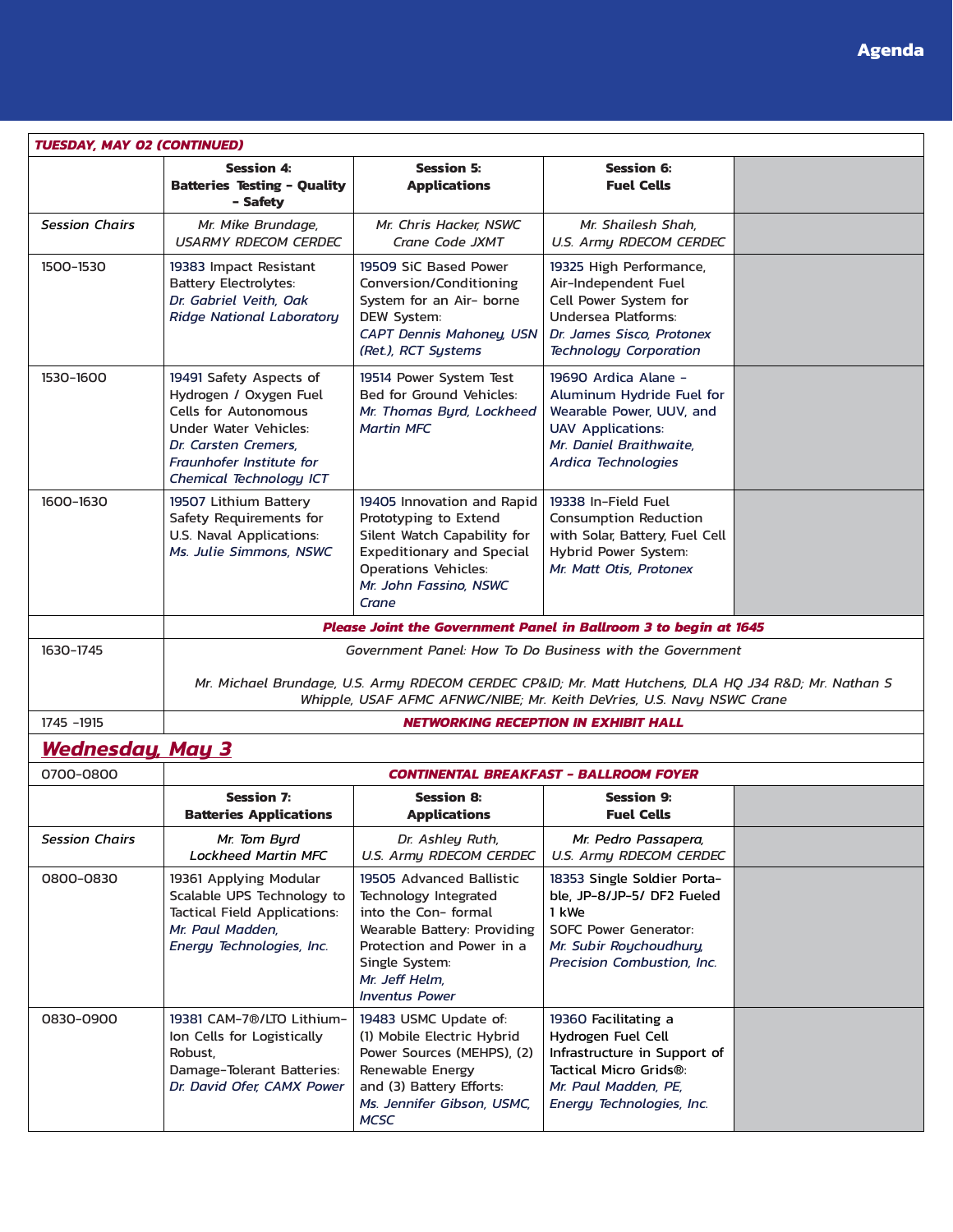#### **2017 Joint Service Power Expo**

| 0900-0930             | 19479 Second Generation<br>Lithium-Ion 6T Battery<br>Development:<br>Mr. Chris Silkowski, Navitas<br><b>Systems</b>                                                                                                                                                                              | 19677 Revealing<br><b>Performance Loss</b><br>Mechanisms in Lithium-ion<br>Cells:<br>Dr. Daniel Abraham,<br><b>Argonne National</b><br>Laboratory                                                                       | 19492 UltraCell Fuel Cell<br>Systems for Unattended<br>Operations:<br>Mr. Ru Chen, UltraCell LLC                                                                       |                                                                                                                                                                                                                                   |
|-----------------------|--------------------------------------------------------------------------------------------------------------------------------------------------------------------------------------------------------------------------------------------------------------------------------------------------|-------------------------------------------------------------------------------------------------------------------------------------------------------------------------------------------------------------------------|------------------------------------------------------------------------------------------------------------------------------------------------------------------------|-----------------------------------------------------------------------------------------------------------------------------------------------------------------------------------------------------------------------------------|
| 0930-1000             |                                                                                                                                                                                                                                                                                                  |                                                                                                                                                                                                                         | <b>COFFEE BREAK IN EXHIBIT HALL</b>                                                                                                                                    |                                                                                                                                                                                                                                   |
|                       | <b>Session 10:</b><br><b>Batteries Applications</b>                                                                                                                                                                                                                                              | <b>Session 11:</b><br><b>Battery Chargers and</b><br><b>Power Supplies</b>                                                                                                                                              | <b>Session 12:</b><br><b>Lessons learned</b>                                                                                                                           | <b>Session 13:</b><br><b>Miscellaneous</b>                                                                                                                                                                                        |
| <b>Session Chairs</b> | Mr. Joshua Baer<br><b>Lockheed Martin MFC</b>                                                                                                                                                                                                                                                    | Mr. William Ridge<br><b>NSWC Crane Code JXMN</b>                                                                                                                                                                        | Mr. Marc Gietter<br><b>Crystal Clear Consulting</b>                                                                                                                    |                                                                                                                                                                                                                                   |
| 1000-1030             | 19503 NiZn Battery<br><b>Evaluation for Submarine</b><br>Application:<br>Mr. Alexander Potter.<br><b>NSWC Crane &amp;</b><br>Mr. Scott Lichte, Enersys<br>Energy                                                                                                                                 | 19377 Overview of<br><b>CERDEC Energy Harvesting</b><br><b>Efforts and Biomechanics</b><br>Correlations for<br><b>Future Energy Harvesting</b><br>Rucksack Designs:<br>Ms. Julienne Douglas,<br><b>U.S. Army CERDEC</b> | 19316 No Failure Rule:<br>Soldier Power from a<br>Sailor's Perspective:<br>Mr. Brian Bosleu.<br>Solar Stik, Inc.                                                       | 19647 SiC and GaN Devices<br>in High-Performance<br>Harsh-Environment<br>Applications: From Hybrid<br>Electric-Turbo Chargers to<br>Cryogenic Power Systems<br>Dr. Troy Beechner,<br>Mainstream<br><b>Engineering Corporation</b> |
| 1030-1100             | 19511 Examining the<br>Replacement of Lead<br><b>Acid Batteries with</b><br><b>Lithium Titanate Batteries</b><br>in Military Vehicles to<br>Enhance Performance,<br>Improve Energy Storage,<br>and Increase Energy<br>Flexibility for Deployed<br>Units:<br>Ms. Alexander Harvey,<br><b>GTRI</b> | 19378 Characterization of<br><b>Energy Harvesting Assault</b><br>Pack:<br>Ms. Alexis Mou.<br><b>U.S. Army CERDEC</b>                                                                                                    | 19319 Deployment Lessons<br>Learned from an<br>Operational Energy Advisor:<br>Mr. Joe Amadee, Solar Stik,<br>Inc.                                                      | 19661 Co-Extrusion:<br><b>Advanced Manufacturing</b><br>for<br>Batteries and other Energy<br>Devices:<br>Dr. Ranjeet Rao, Palo Alto<br><b>Research Center</b>                                                                     |
| 1100-1130             | 19477 Development of a<br>Safe, Lightweight Li-ion<br><b>28V</b><br>Battery for Navy Aircraft:<br>Dr. Trung Nguyen, EIC Labs                                                                                                                                                                     | 19382 Characterization<br>of Solder Gait to Aid<br>the Design and Modeling<br>of Wearable Lower<br>Limb Energy Harvesters:<br>Dr. Nathan Sharpes,<br><b>U.S. ARMY CERDEC CP&amp;I</b>                                   | 19391 Portable Power: The<br>Best Source for the Job:<br>Mr. Forrest Harrington,<br>Protonex Technology Corp.                                                          | 19662 Embedded Fiber-<br><b>Optic Sensing for Accurate</b><br>Internal Monitoring of Cell<br>State in Advanced Battery<br>Management Systems<br>Dr. Peter Kiesel, PARC                                                            |
| 1130-1300             | <b>LUNCH WITH SPEAKER:</b> (Energy Informed Operations (EIO)<br>Mr. Michael Gonzalez, Project Lead, Energy Informed Operations (EIO),<br>Command Power and Integration Directorate (CP&I)                                                                                                        |                                                                                                                                                                                                                         |                                                                                                                                                                        |                                                                                                                                                                                                                                   |
|                       | <b>Session 14:</b><br><b>Batteries Applications</b>                                                                                                                                                                                                                                              | <b>Session 15:</b><br><b>Battery Chargers and Pow-</b><br>er Supplies                                                                                                                                                   | <b>Session 16:</b><br><b>Smart Grids-Microgrids</b>                                                                                                                    | <b>Session 17:</b><br><b>Miscellaneous</b>                                                                                                                                                                                        |
| <b>Session Chairs</b> | Mr. Keith DeVries, NSWC<br>Crane Code JXMN                                                                                                                                                                                                                                                       | Ms. Rebecca Morris.<br><b>ACI Technologies</b>                                                                                                                                                                          | Ms. Sue Waggoner, NSWC<br>Crane Code JXML                                                                                                                              | Mr. William Ridge,<br><b>NSWC Crane Code JXMN</b>                                                                                                                                                                                 |
| 1300-1330             | 19502 Powering the<br>Strategic Deterrents:<br>Mr. Joseph Neukam, NSWC<br>Crane                                                                                                                                                                                                                  |                                                                                                                                                                                                                         | 19508 Expeditionary<br>Operations - Powering<br>a Forward Operating<br>Base with a Smart<br>Micro-Grid: Mr. Matt<br><b>Baker, Fairlead</b><br>Integrated / Earl Energy | 19336 Enhanced Battery<br>Management through<br>Diagnostics and<br>Prognostics: Dr. Eric Dufek,<br><b>Idaho National Laboratory</b>                                                                                               |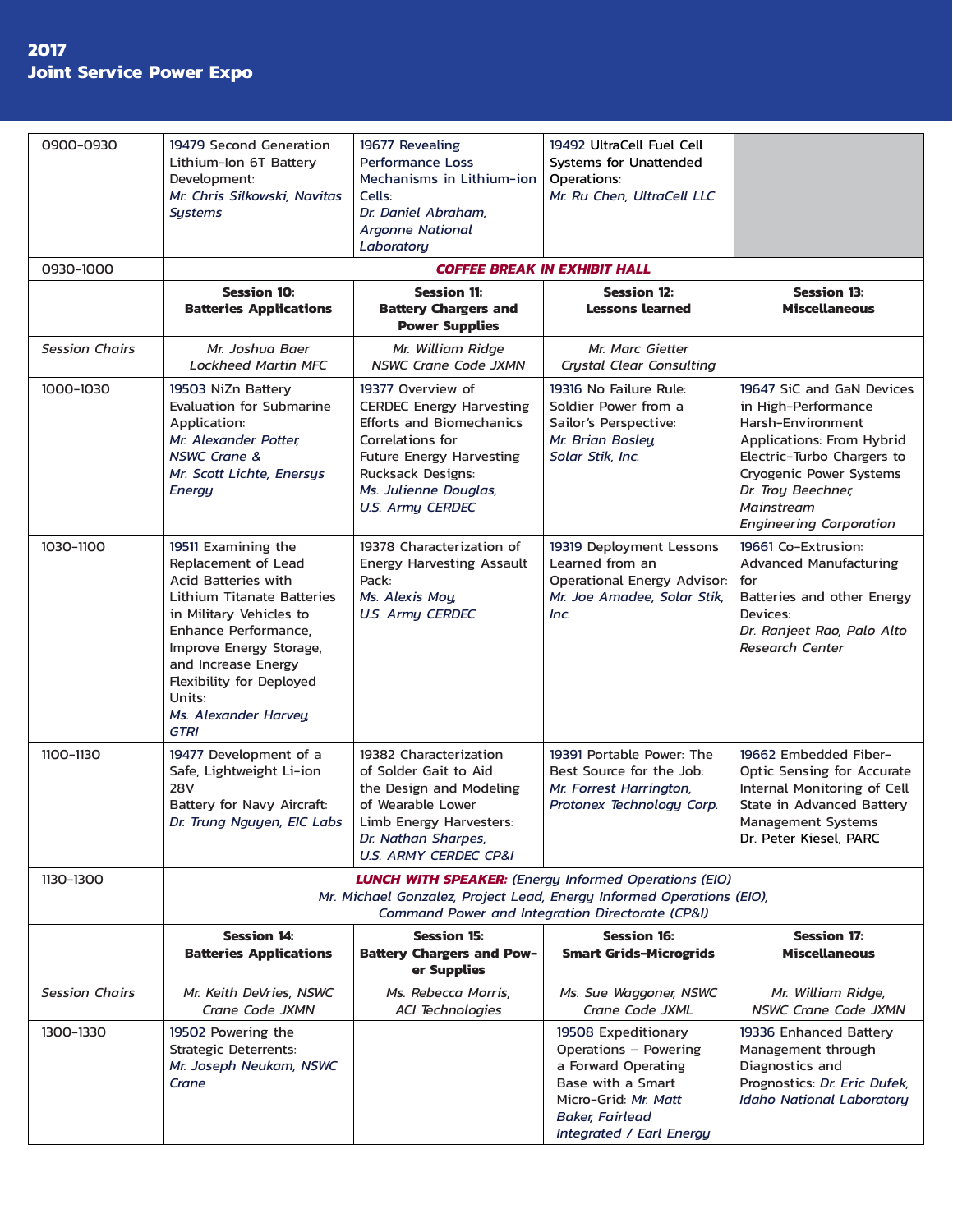| 1330-1400                                      | 19251 Vehicle-to-Grid<br>Testing and Demonstration:<br>Mr. Dan Markiewicz.<br><b>Concurrent Technologies</b><br>Corp. | 19324 Power Quality in a<br>Shipboard or Tactical Grid:<br>Mr. Walt MacGill, NOVA<br>Power Solutions, Inc.                                    | 19194 The Building is the<br>Microgrid:<br>Mr. Jeffrey Anderson,<br>Caterpillar Defense &<br><b>Federal Products</b>                                                           | 19296 Trends in Power<br>Density - More Power Less<br>Space:<br>Mr. S. Arnie Johnson.<br><b>L3 Combat Propulsion</b><br><b>Sustems</b>    |  |
|------------------------------------------------|-----------------------------------------------------------------------------------------------------------------------|-----------------------------------------------------------------------------------------------------------------------------------------------|--------------------------------------------------------------------------------------------------------------------------------------------------------------------------------|-------------------------------------------------------------------------------------------------------------------------------------------|--|
| 1400-1430                                      | 19465 Advanced CFx Cells<br>for Military Applications:<br>Mr. Zeiad Muntasser,<br><b>Engineered Power</b>             |                                                                                                                                               | 19330 Enabling a Total<br>Microgrid Solution for Ex-<br>peditionary Applications:<br>Mr. Max Dorflinger and<br>Mr. Joe Birchak. LexTM3                                         | 19418 USMC Vehicle Power<br>Proto-Type Program Brief:<br>Mr. Badruddin Pirani, NSWC<br>Crane                                              |  |
| 1430-1500                                      |                                                                                                                       |                                                                                                                                               | <b>COFFEE BREAK IN EXHIBIT HALL</b>                                                                                                                                            |                                                                                                                                           |  |
|                                                | <b>Session 18:</b><br><b>Power Management</b>                                                                         | <b>Session 19:</b><br><b>Generators</b>                                                                                                       | <b>Session 20:</b><br><b>Smart Grids- Microgrids</b>                                                                                                                           | <b>Session 21:</b><br><b>Miscellaneous</b>                                                                                                |  |
| <b>Session Chairs</b>                          | Dr. Robert Hamlin<br>Hamlen Enterprises, LLC                                                                          | Dr. Clifford Cook.<br><b>U.S. Army RDECOM CERDEC</b>                                                                                          | Mr. Joshua Baer,<br><b>Lockheed Martin MFC</b>                                                                                                                                 | Mr. Mark Tisher, NSWC<br>Crane Code JXML                                                                                                  |  |
| 1500-1530                                      | 19309 Ruck Deployable<br><b>UPS For Hybridization:</b><br>Mr. Phil Robinson, Protonex                                 | 19333 Lightweight, Soldier<br>Portable, Multi- fuel, IC<br><b>Engine Generators:</b><br>Mr. Subir Roychoudhury,<br>Precision Combustion, Inc. | 19484 USMC Intelligent<br>Power Management System<br>(IPMS) Program:<br>CW05 Ralph Smith, USMC,<br><b>MCSC</b>                                                                 | 19501 SCAPES Program<br>Overview:<br>Mr. Keith DeVries, NSWC<br>Crane                                                                     |  |
| 1530-1600                                      | 19310 Power Manager<br>Primer:<br>Mr. Phil Robinson, Protonex                                                         | 19350 Lightweight Multi-<br><b>Fueled Transitional Power</b><br>Generators:<br>Mr. Jason Targoff, Novatio<br>Engineering, Inc.                | 19513 Marine Corps<br>Leverages the Microgrid<br>Design Toolkit (MDT) for<br>Renewable Energy Decision<br>Support:<br>Dr. Nadine Miner, Sandia<br><b>National Laboratories</b> | 19264 Advances in Low<br>Cost Manufacturing with<br><b>Reclaimed Electrode</b><br>Materials:<br>Mr. Steven Sloop,<br>OnTo Technology, LLC |  |
| 1600-1630                                      | 19356 Blue Planet Energy<br>Management System (EMS):<br>Mr. Steve Campbell,<br><b>Blue Planet Buildings, Ltd.</b>     | 19369 Next Generation<br>Air Force Flight Line<br>Equipment: Mr. David<br><b>Moyer, Concurrent</b><br><b>Technologies Corporation</b>         | 19656 Smart Energy<br>Harvesting for Every<br>Warfighter<br>Mr. Richard Sckilke, Nishati,<br>Inc.                                                                              |                                                                                                                                           |  |
| ~ Evening on Own - Enjoy Virginia Beach $\sim$ |                                                                                                                       |                                                                                                                                               |                                                                                                                                                                                |                                                                                                                                           |  |

### *Thursday, May 04*

| 0700-0800            | <b>CONTINENTAL BREAKFAST - SUITE 1 FOYER, UPPER LEVEL</b>                                                                             |                                                                                                                                                                                                                      |                                                                                                                           |  |
|----------------------|---------------------------------------------------------------------------------------------------------------------------------------|----------------------------------------------------------------------------------------------------------------------------------------------------------------------------------------------------------------------|---------------------------------------------------------------------------------------------------------------------------|--|
|                      | <b>Session 22:</b><br><b>Power Management</b>                                                                                         | <b>Session 23:</b><br><b>Emerging Technologies</b>                                                                                                                                                                   | <b>Session 24:</b><br><b>Manufacturing Innovations</b>                                                                    |  |
| <b>Session Chair</b> | Dr Robert Hamlin<br>Hamlen Enterprises, LLC                                                                                           | Mr. Michael Eskra,<br><b>Eskra Technical Products</b><br>(ETP)                                                                                                                                                       | Mr. Alex Potter,<br><b>NSWC Crane Code JXMT</b>                                                                           |  |
| 0800-0830            | 19395 The iPOWER Energy-<br><b>Focused Soldier Mission</b><br>Planning App:<br>Dr. Richard Stroman, U.S.<br>Naval Research Laboratory | 19451 3-Dimensional<br>Nonwoven and Textile<br>Substrates Associated<br>with Iridium Oxide<br>Nanoparticles for the<br>Improvement of Specific<br>Capacitance:<br>Ms. Kris Senecal,<br><b>US Arny RDECOM, NSRDEC</b> | 19365 Manufacturing<br>Improvements for DLA<br>Lithium Radio Batteries:<br>Mr. Joe Roskowski.<br><b>TurnAround Factor</b> |  |
| 0830-0900            | 19443 Agile, Flexible Build<br><b>Block Power:</b><br>Dr. Joel Fechter,<br>Iris Technology Corporation                                | 19478 Cathodes for High<br>Rate, Long Cycle Life<br>Lithium Sulfur Batteries:<br>Dr. Michael Wixom, Navitas<br><b>Systems</b>                                                                                        | 19452 Engineering Materials<br>for the Next Generation<br>Energy Storage:<br>Dr. James Trevey, Forge<br>Nano              |  |